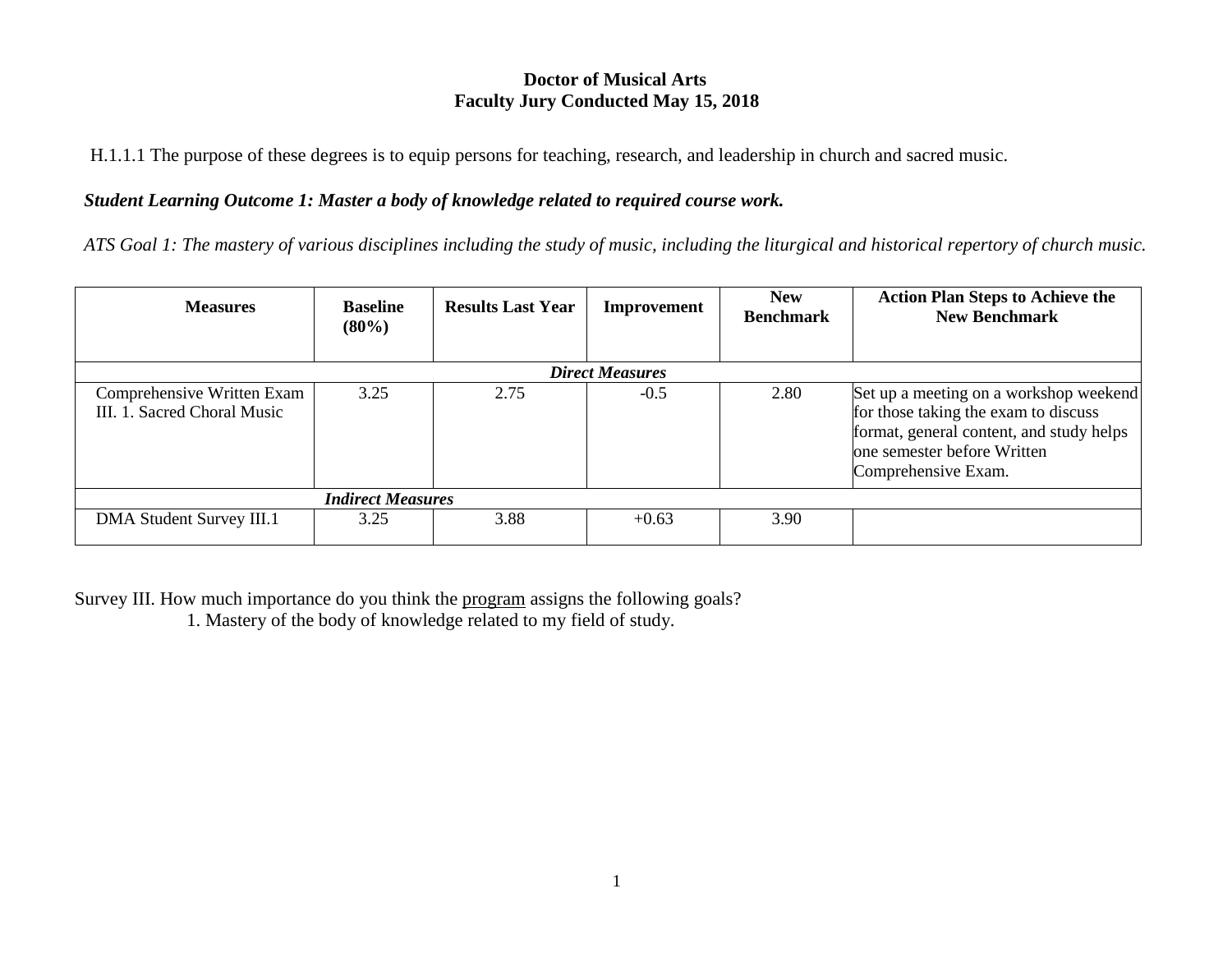# *Student Learning Outcome 2: Demonstrate a high level of skill development in a chosen performing and/or research area.*

| <b>Measures</b>                                           | <b>Baseline</b><br>$(80\%)$ | <b>Results Last Year</b>         | Improvement | <b>New</b><br><b>Benchmark</b> | <b>Action Plan Steps to Achieve the</b><br><b>New Benchmark</b>                                                |  |  |
|-----------------------------------------------------------|-----------------------------|----------------------------------|-------------|--------------------------------|----------------------------------------------------------------------------------------------------------------|--|--|
| <b>Direct Measures</b>                                    |                             |                                  |             |                                |                                                                                                                |  |  |
| <b>Total</b>                                              | 3.25                        | 2.75                             | $-0.5$      | 2.80                           | Encourage both research and applied<br>professors to discuss and provide                                       |  |  |
| $\textit{Research}$ - Research papers<br>from seminars    |                             | 2.7                              |             |                                | examples of academic writing standards<br>and expectations with students at the<br>beginning of each semester. |  |  |
| <b>Applied</b> – Juried recital grade<br>sheets           |                             | 2.8                              |             |                                |                                                                                                                |  |  |
| <b>Indirect Measures</b>                                  |                             |                                  |             |                                |                                                                                                                |  |  |
| <b>DMA Student Survey</b><br>III. $2$<br>III. 3<br>III. 5 | 3.25                        | <u>3.83</u><br>3.9<br>3.7<br>3.9 | $+0.58$     | 3.85                           |                                                                                                                |  |  |

*ATS Goal 2: Competency and proficiency in a performance area.*

Survey III. How much importance do you think the program assigns the following goals?

- 2. Professional performance in my field study
- 3. Ability to do research in my field

5. Preparation to teach at a college or seminary leel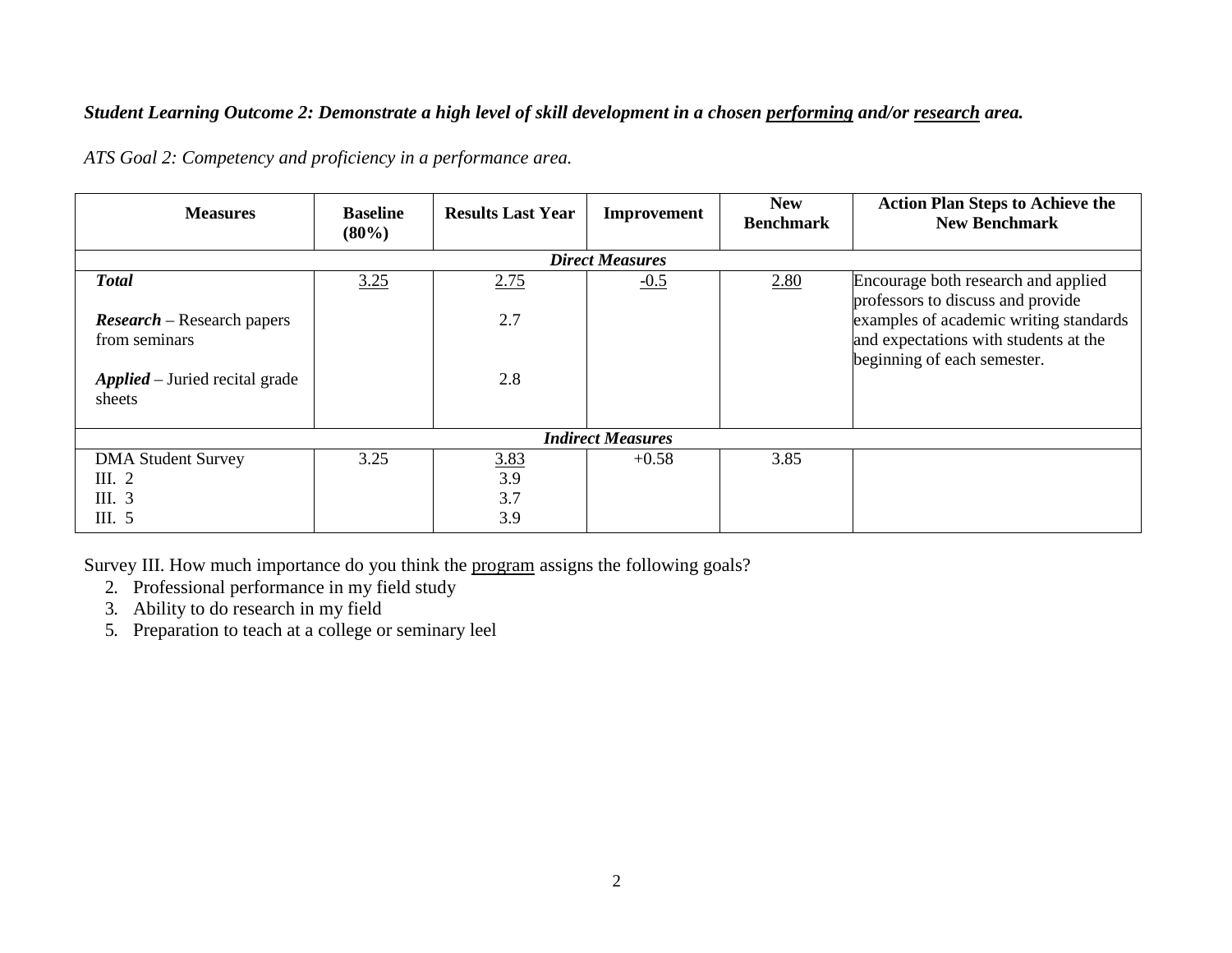#### *Student Learning Outcome 3: Demonstrate skills in written/oral communication for research and training.*

| <b>Measures</b>                                           | <b>Baseline</b><br>$(80\%)$  | <b>Results Last Year</b>         | Improvement | <b>New</b><br><b>Benchmark</b> | <b>Action Plan Steps to Achieve the</b><br><b>New Benchmark</b>                                                                                                                                                                                                                                                     |  |  |
|-----------------------------------------------------------|------------------------------|----------------------------------|-------------|--------------------------------|---------------------------------------------------------------------------------------------------------------------------------------------------------------------------------------------------------------------------------------------------------------------------------------------------------------------|--|--|
| <b>Direct Measures</b>                                    |                              |                                  |             |                                |                                                                                                                                                                                                                                                                                                                     |  |  |
| <b>Research</b> – Faculty evaluations<br>of dissertations | 3.25                         | 3.675                            | $+0.425$    | 3.67                           | While maintaining guest presentations<br>from ReDoc and Library personnel, re-<br>tool or adjust MUDC9300 lectures<br>toward more practical, applicable aspects<br>of dissertation writing such as curricular<br>steps to topic selection, dissertation<br>structure as listed in the DMA Manual,<br>steps III K-X. |  |  |
| <b>Indirect Measures</b>                                  |                              |                                  |             |                                |                                                                                                                                                                                                                                                                                                                     |  |  |
| <b>DMA Student Survey</b><br>III. $4$<br>VI. 1<br>VII. 1  | 3.25<br>3.25<br>3.25<br>3.25 | <u>3.26</u><br>3.9<br>3.6<br>2.3 | $+0.01$     | 3.27                           |                                                                                                                                                                                                                                                                                                                     |  |  |

*ATS Goal 3: Capacity to engage in research and training.*

Section III. How much importance do you think the program assigns the following goals?

4. Ability to communicate results of research in written or other forms

Survey VI. RDOC9300: Introduction to Research and Writing

1. How effective was the course in preparing you for the research and writing you have had to do thus far in your program?

Survey VII. MUDC9300: Introduction to Doctoral Music Research and Writing

1. How effective was the course in preparing you for the research and writing you have had to do thus far in the DMA program?